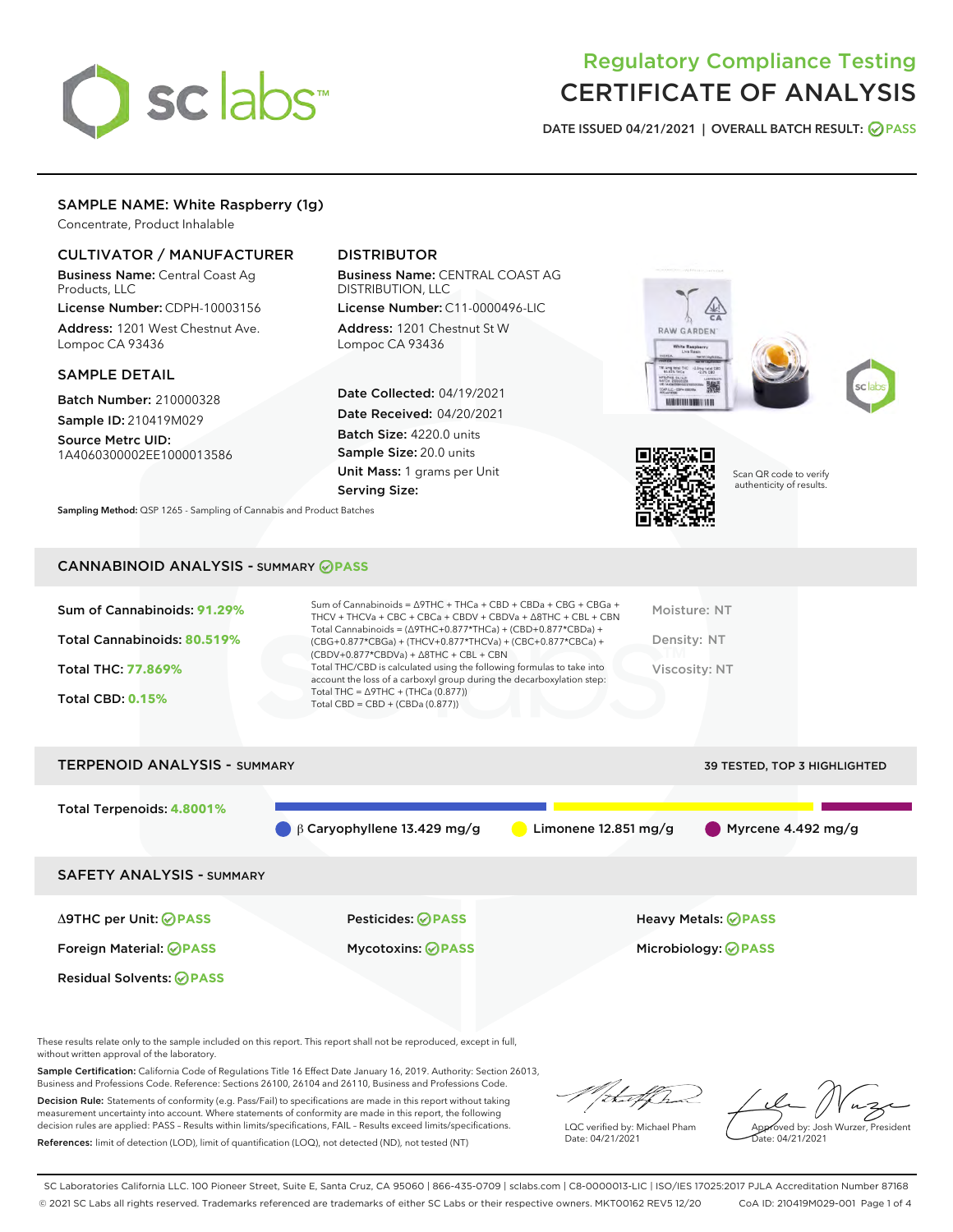



WHITE RASPBERRY (1G) | DATE ISSUED 04/21/2021 | OVERALL BATCH RESULT:  $\bigcirc$  PASS

#### CANNABINOID TEST RESULTS - 04/20/2021 2 PASS

Tested by high-performance liquid chromatography with diode-array detection (HPLC-DAD). **Method:** QSP 1157 - Analysis of Cannabinoids by HPLC-DAD

#### TOTAL CANNABINOIDS: **80.519%**

Total Cannabinoids (Total THC) + (Total CBD) + (Total CBG) + (Total THCV) + (Total CBC) + (Total CBDV) + ∆8THC + CBL + CBN

TOTAL THC: **77.869%** Total THC (∆9THC+0.877\*THCa)

TOTAL CBD: **0.15%**

Total CBD (CBD+0.877\*CBDa)

TOTAL CBG: 1.29% Total CBG (CBG+0.877\*CBGa)

TOTAL THCV: 0.496% Total THCV (THCV+0.877\*THCVa)

TOTAL CBC: 0.714% Total CBC (CBC+0.877\*CBCa)

TOTAL CBDV: ND Total CBDV (CBDV+0.877\*CBDVa)

| <b>COMPOUND</b>            | LOD/LOQ<br>(mg/g) | <b>MEASUREMENT</b><br><b>UNCERTAINTY</b><br>(mg/g) | <b>RESULT</b><br>(mg/g) | <b>RESULT</b><br>(%) |
|----------------------------|-------------------|----------------------------------------------------|-------------------------|----------------------|
| <b>THCa</b>                | 0.05/0.14         | ±21.801                                            | 848.30                  | 84.830               |
| <b>A9THC</b>               | 0.06 / 0.26       | ±1.195                                             | 34.73                   | 3.473                |
| <b>CBGa</b>                | 0.1/0.2           | ±0.63                                              | 12.1                    | 1.21                 |
| <b>CBCa</b>                | 0.07/0.28         | ±0.398                                             | 8.14                    | 0.814                |
| <b>THCVa</b>               | 0.07/0.20         | ±0.270                                             | 5.66                    | 0.566                |
| <b>CBG</b>                 | 0.06 / 0.19       | ±0.089                                             | 2.26                    | 0.226                |
| <b>CBDa</b>                | 0.02 / 0.19       | ±0.050                                             | 1.71                    | 0.171                |
| $\triangle$ 8THC           | 0.1/0.4           | N/A                                                | <b>ND</b>               | <b>ND</b>            |
| <b>THCV</b>                | 0.1/0.2           | N/A                                                | <b>ND</b>               | <b>ND</b>            |
| <b>CBD</b>                 | 0.07/0.29         | N/A                                                | <b>ND</b>               | <b>ND</b>            |
| <b>CBDV</b>                | 0.04 / 0.15       | N/A                                                | <b>ND</b>               | <b>ND</b>            |
| <b>CBDVa</b>               | 0.03 / 0.53       | N/A                                                | <b>ND</b>               | <b>ND</b>            |
| <b>CBL</b>                 | 0.06 / 0.24       | N/A                                                | <b>ND</b>               | <b>ND</b>            |
| <b>CBN</b>                 | 0.1/0.3           | N/A                                                | <b>ND</b>               | <b>ND</b>            |
| <b>CBC</b>                 | 0.2 / 0.5         | N/A                                                | <b>ND</b>               | <b>ND</b>            |
| <b>SUM OF CANNABINOIDS</b> |                   |                                                    | 912.90 mg/g             | 91.29%               |

#### **UNIT MASS: 1 grams per Unit**

| ∆9THC per Unit                        | 1120 per-package limit | 34.73 mg/unit<br><b>PASS</b> |
|---------------------------------------|------------------------|------------------------------|
| <b>Total THC per Unit</b>             |                        | 778.69 mg/unit               |
| <b>CBD per Unit</b>                   |                        | <b>ND</b>                    |
| <b>Total CBD per Unit</b>             |                        | $1.50$ mg/unit               |
| Sum of Cannabinoids<br>per Unit       |                        | 912.90 mg/unit               |
| <b>Total Cannabinoids</b><br>per Unit |                        | 805.19 mg/unit               |
| <b>MOISTURE TEST RESULT</b>           | DENSITY TEST RESULT    | <b>VISCOSITY TEST RESULT</b> |

Not Tested

Not Tested

Not Tested

#### TERPENOID TEST RESULTS - 04/21/2021

Terpene analysis utilizing gas chromatography-flame ionization detection (GC-FID). **Method:** QSP 1192 - Analysis of Terpenoids by GC-FID

| <b>COMPOUND</b>         | LOD/LOQ<br>(mg/g) | <b>MEASUREMENT</b><br><b>UNCERTAINTY</b><br>(mg/g) | <b>RESULT</b><br>(mg/g)                         | <b>RESULT</b><br>(%) |
|-------------------------|-------------------|----------------------------------------------------|-------------------------------------------------|----------------------|
| $\beta$ Caryophyllene   | 0.004 / 0.012     | ±0.4781                                            | 13.429                                          | 1.3429               |
| Limonene                | 0.005 / 0.016     | ±0.1838                                            | 12.851                                          | 1.2851               |
| <b>Myrcene</b>          | 0.008 / 0.025     | ±0.0579                                            | 4.492                                           | 0.4492               |
| $\alpha$ Humulene       | 0.009 / 0.029     | ±0.1193                                            | 3.717                                           | 0.3717               |
| $\beta$ Pinene          | 0.004 / 0.014     | ±0.0214                                            | 1.862                                           | 0.1862               |
| $\alpha$ Pinene         | 0.005 / 0.017     | ±0.0144                                            | 1.679                                           | 0.1679               |
| Linalool                | 0.009 / 0.032     | ±0.0530                                            | 1.395                                           | 0.1395               |
| Ocimene                 | 0.011 / 0.038     | ±0.0442                                            | 1.376                                           | 0.1376               |
| $\alpha$ Bisabolol      | 0.008 / 0.026     | ±0.0690                                            | 1.293                                           | 0.1293               |
| trans-ß-Farnesene       | 0.008 / 0.025     | ±0.0424                                            | 1.193                                           | 0.1193               |
| Terpineol               | 0.016 / 0.055     | ±0.0660                                            | 1.075                                           | 0.1075               |
| Fenchol                 | 0.010 / 0.034     | ±0.0341                                            | 0.882                                           | 0.0882               |
| Terpinolene             | 0.008 / 0.026     | ±0.0154                                            | 0.749                                           | 0.0749               |
| Guaiol                  | 0.009 / 0.030     | ±0.0309                                            | 0.655                                           | 0.0655               |
| Nerolidol               | 0.009 / 0.028     | ±0.0204                                            | 0.325                                           | 0.0325               |
| Caryophyllene<br>Oxide  | 0.010 / 0.033     | ±0.0115                                            | 0.249                                           | 0.0249               |
| <b>Borneol</b>          | 0.005 / 0.016     | ±0.0099                                            | 0.235                                           | 0.0235               |
| Camphene                | 0.005 / 0.015     | ±0.0023                                            | 0.199                                           | 0.0199               |
| Fenchone                | 0.009 / 0.028     | ±0.0056                                            | 0.194                                           | 0.0194               |
| Sabinene Hydrate        | 0.006 / 0.022     | ±0.0015                                            | 0.038                                           | 0.0038               |
| $\gamma$ Terpinene      | 0.006 / 0.018     | ±0.0004                                            | 0.026                                           | 0.0026               |
| 3 Carene                | 0.005 / 0.018     | ±0.0003                                            | 0.021                                           | 0.0021               |
| Sabinene                | 0.004 / 0.014     | ±0.0002                                            | 0.020                                           | 0.0020               |
| $\alpha$ Terpinene      | 0.005 / 0.017     | ±0.0003                                            | 0.018                                           | 0.0018               |
| <b>Geranyl Acetate</b>  | 0.004 / 0.014     | ±0.0007                                            | 0.016                                           | 0.0016               |
| Citronellol             | 0.003 / 0.010     | ±0.0006                                            | 0.012                                           | 0.0012               |
| $\alpha$ Phellandrene   | 0.006 / 0.020     | N/A                                                | <loq< th=""><th><loq< th=""></loq<></th></loq<> | <loq< th=""></loq<>  |
| Eucalyptol              | 0.006 / 0.018     | N/A                                                | <loq< th=""><th><loq< th=""></loq<></th></loq<> | <loq< th=""></loq<>  |
| Nerol                   | 0.003 / 0.011     | N/A                                                | <loq< th=""><th><loq< th=""></loq<></th></loq<> | <loq< th=""></loq<>  |
| p-Cymene                | 0.005 / 0.016     | N/A                                                | <b>ND</b>                                       | <b>ND</b>            |
| (-)-Isopulegol          | 0.005 / 0.016     | N/A                                                | ND                                              | <b>ND</b>            |
| Camphor                 | 0.006 / 0.019     | N/A                                                | ND                                              | ND                   |
| Isoborneol              | 0.004 / 0.012     | N/A                                                | ND                                              | <b>ND</b>            |
| Menthol                 | 0.008 / 0.025     | N/A                                                | <b>ND</b>                                       | <b>ND</b>            |
| R-(+)-Pulegone          | 0.003 / 0.011     | N/A                                                | ND                                              | ND                   |
| Geraniol                | 0.002 / 0.007     | N/A                                                | ND                                              | ND                   |
| $\alpha$ Cedrene        | 0.005 / 0.016     | N/A                                                | <b>ND</b>                                       | <b>ND</b>            |
| Valencene               | 0.009 / 0.030     | N/A                                                | ND                                              | ND                   |
| Cedrol                  | 0.008 / 0.027     | N/A                                                | <b>ND</b>                                       | <b>ND</b>            |
| <b>TOTAL TERPENOIDS</b> |                   |                                                    | 48.001 mg/g                                     | 4.8001%              |

SC Laboratories California LLC. 100 Pioneer Street, Suite E, Santa Cruz, CA 95060 | 866-435-0709 | sclabs.com | C8-0000013-LIC | ISO/IES 17025:2017 PJLA Accreditation Number 87168 © 2021 SC Labs all rights reserved. Trademarks referenced are trademarks of either SC Labs or their respective owners. MKT00162 REV5 12/20 CoA ID: 210419M029-001 Page 2 of 4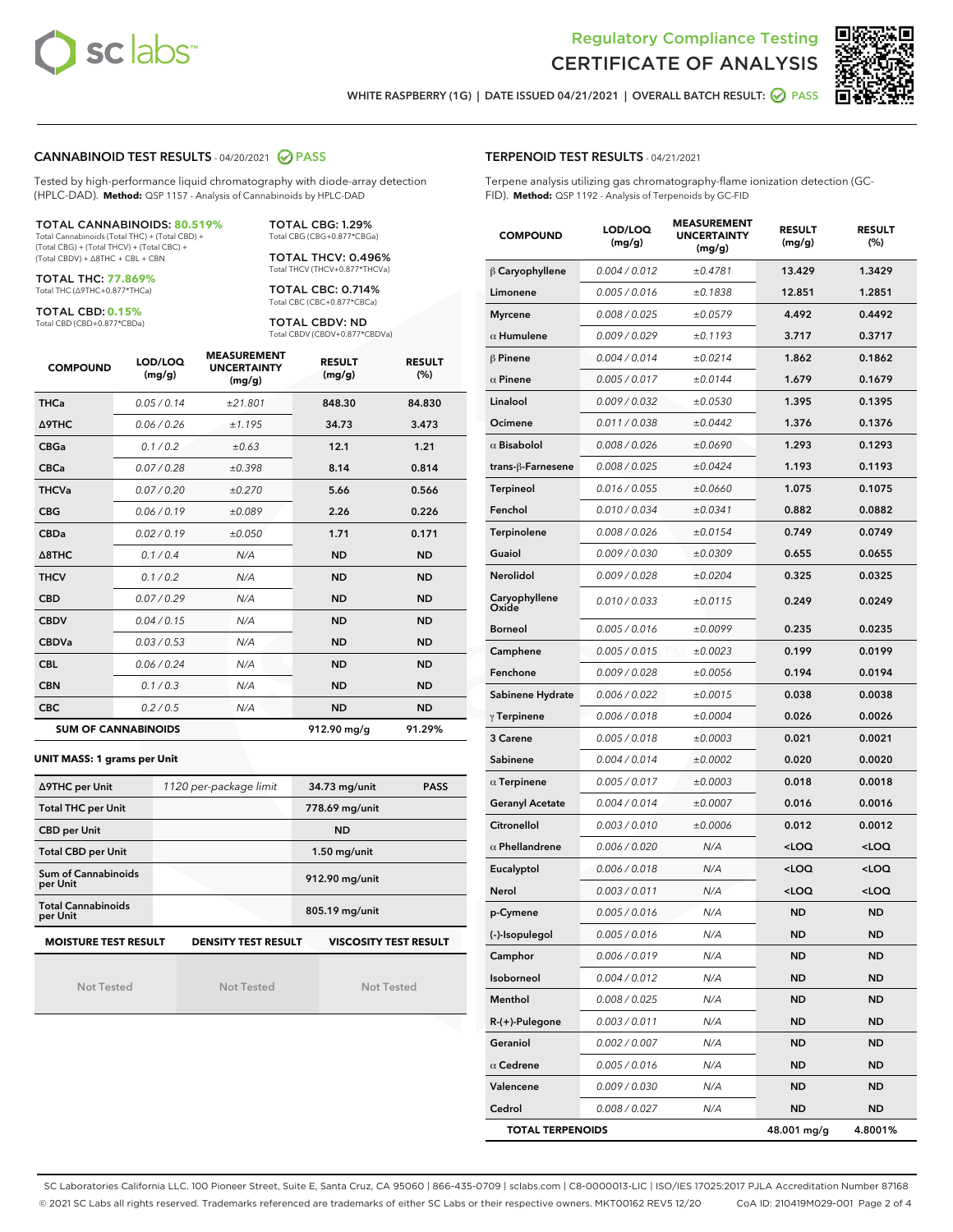



WHITE RASPBERRY (1G) | DATE ISSUED 04/21/2021 | OVERALL BATCH RESULT: @ PASS

#### CATEGORY 1 PESTICIDE TEST RESULTS - 04/21/2021 @ PASS

Pesticide and plant growth regulator analysis utilizing high-performance liquid chromatography-mass spectrometry (HPLC-MS) or gas chromatography-mass spectrometry (GC-MS). \*GC-MS utilized where indicated. **Method:** QSP 1212 - Analysis of Pesticides and Mycotoxins by LC-MS or QSP 1213 - Analysis of Pesticides by GC-MS

| <b>COMPOUND</b>             | LOD/LOQ<br>$(\mu g/g)$ | <b>ACTION</b><br><b>LIMIT</b><br>$(\mu g/g)$ | <b>MEASUREMENT</b><br><b>UNCERTAINTY</b><br>$(\mu g/g)$ | <b>RESULT</b><br>$(\mu g/g)$ | <b>RESULT</b> |
|-----------------------------|------------------------|----------------------------------------------|---------------------------------------------------------|------------------------------|---------------|
| Aldicarb                    | 0.03 / 0.08            | $\geq$ LOD                                   | N/A                                                     | <b>ND</b>                    | <b>PASS</b>   |
| Carbofuran                  | 0.02/0.05              | $\ge$ LOD                                    | N/A                                                     | <b>ND</b>                    | <b>PASS</b>   |
| Chlordane*                  | 0.03 / 0.08            | $\ge$ LOD                                    | N/A                                                     | <b>ND</b>                    | <b>PASS</b>   |
| Chlorfenapyr*               | 0.03/0.10              | $\ge$ LOD                                    | N/A                                                     | <b>ND</b>                    | <b>PASS</b>   |
| Chlorpyrifos                | 0.02 / 0.06            | $\ge$ LOD                                    | N/A                                                     | <b>ND</b>                    | <b>PASS</b>   |
| Coumaphos                   | 0.02 / 0.07            | $\ge$ LOD                                    | N/A                                                     | <b>ND</b>                    | <b>PASS</b>   |
| Daminozide                  | 0.02 / 0.07            | $\ge$ LOD                                    | N/A                                                     | <b>ND</b>                    | <b>PASS</b>   |
| <b>DDVP</b><br>(Dichlorvos) | 0.03/0.09              | $\ge$ LOD                                    | N/A                                                     | <b>ND</b>                    | <b>PASS</b>   |
| Dimethoate                  | 0.03 / 0.08            | $\ge$ LOD                                    | N/A                                                     | <b>ND</b>                    | <b>PASS</b>   |
| Ethoprop(hos)               | 0.03/0.10              | $\ge$ LOD                                    | N/A                                                     | <b>ND</b>                    | <b>PASS</b>   |
| Etofenprox                  | 0.02/0.06              | $\ge$ LOD                                    | N/A                                                     | <b>ND</b>                    | <b>PASS</b>   |
| Fenoxycarb                  | 0.03/0.08              | $\ge$ LOD                                    | N/A                                                     | <b>ND</b>                    | <b>PASS</b>   |
| Fipronil                    | 0.03/0.08              | $\ge$ LOD                                    | N/A                                                     | <b>ND</b>                    | <b>PASS</b>   |
| Imazalil                    | 0.02 / 0.06            | $\ge$ LOD                                    | N/A                                                     | <b>ND</b>                    | <b>PASS</b>   |
| <b>Methiocarb</b>           | 0.02 / 0.07            | $\ge$ LOD                                    | N/A                                                     | <b>ND</b>                    | <b>PASS</b>   |
| Methyl<br>parathion         | 0.03/0.10              | $\ge$ LOD                                    | N/A                                                     | <b>ND</b>                    | <b>PASS</b>   |
| <b>Mevinphos</b>            | 0.03/0.09              | $\ge$ LOD                                    | N/A                                                     | <b>ND</b>                    | <b>PASS</b>   |
| Paclobutrazol               | 0.02 / 0.05            | $\ge$ LOD                                    | N/A                                                     | <b>ND</b>                    | <b>PASS</b>   |
| Propoxur                    | 0.03/0.09              | $\ge$ LOD                                    | N/A                                                     | <b>ND</b>                    | <b>PASS</b>   |
| Spiroxamine                 | 0.03 / 0.08            | $\ge$ LOD                                    | N/A                                                     | <b>ND</b>                    | <b>PASS</b>   |
| <b>Thiacloprid</b>          | 0.03/0.10              | $\ge$ LOD                                    | N/A                                                     | <b>ND</b>                    | <b>PASS</b>   |
|                             |                        |                                              |                                                         |                              |               |

#### CATEGORY 2 PESTICIDE TEST RESULTS - 04/21/2021 @ PASS

| <b>COMPOUND</b>          | LOD/LOO<br>$(\mu g/g)$ | <b>ACTION</b><br>LIMIT<br>$(\mu g/g)$ | <b>MEASUREMENT</b><br><b>UNCERTAINTY</b><br>$(\mu g/g)$ | <b>RESULT</b><br>$(\mu g/g)$ | <b>RESULT</b> |  |
|--------------------------|------------------------|---------------------------------------|---------------------------------------------------------|------------------------------|---------------|--|
| Abamectin                | 0.03/0.10              | 0.1                                   | N/A                                                     | <b>ND</b>                    | <b>PASS</b>   |  |
| Acephate                 | 0.02/0.07              | 0.1                                   | N/A                                                     | <b>ND</b>                    | <b>PASS</b>   |  |
| Acequinocyl              | 0.02/0.07              | 0.1                                   | N/A                                                     | <b>ND</b>                    | <b>PASS</b>   |  |
| Acetamiprid              | 0.02/0.05              | 0.1                                   | N/A                                                     | <b>ND</b>                    | <b>PASS</b>   |  |
| Azoxystrobin             | 0.02/0.07              | 0.1                                   | N/A                                                     | <b>ND</b>                    | <b>PASS</b>   |  |
| <b>Bifenazate</b>        | 0.01/0.04              | 0.1                                   | N/A                                                     | <b>ND</b>                    | <b>PASS</b>   |  |
| <b>Bifenthrin</b>        | 0.02/0.05              | 3                                     | N/A                                                     | <b>ND</b>                    | <b>PASS</b>   |  |
| <b>Boscalid</b>          | 0.03/0.09              | 0.1                                   | N/A                                                     | <b>ND</b>                    | <b>PASS</b>   |  |
| Captan                   | 0.19/0.57              | 0.7                                   | N/A                                                     | <b>ND</b>                    | <b>PASS</b>   |  |
| Carbaryl                 | 0.02/0.06              | 0.5                                   | N/A                                                     | <b>ND</b>                    | <b>PASS</b>   |  |
| Chlorantranilip-<br>role | 0.04/0.12              | 10                                    | N/A                                                     | <b>ND</b>                    | <b>PASS</b>   |  |
| Clofentezine             | 0.03/0.09              | 0.1                                   | N/A                                                     | <b>ND</b>                    | <b>PASS</b>   |  |

#### CATEGORY 2 PESTICIDE TEST RESULTS - 04/21/2021 continued

| <b>COMPOUND</b>               | LOD/LOQ<br>(µg/g) | <b>ACTION</b><br><b>LIMIT</b><br>(µg/g) | <b>MEASUREMENT</b><br><b>UNCERTAINTY</b><br>(µg/g) | <b>RESULT</b><br>(µg/g) | <b>RESULT</b> |
|-------------------------------|-------------------|-----------------------------------------|----------------------------------------------------|-------------------------|---------------|
| Cyfluthrin                    | 0.12 / 0.38       | $\overline{c}$                          | N/A                                                | <b>ND</b>               | <b>PASS</b>   |
| Cypermethrin                  | 0.11/0.32         | 1                                       | N/A                                                | <b>ND</b>               | <b>PASS</b>   |
| <b>Diazinon</b>               | 0.02 / 0.05       | 0.1                                     | N/A                                                | <b>ND</b>               | <b>PASS</b>   |
| Dimethomorph                  | 0.03 / 0.09       | 2                                       | N/A                                                | <b>ND</b>               | <b>PASS</b>   |
| Etoxazole                     | 0.02 / 0.06       | 0.1                                     | N/A                                                | <b>ND</b>               | <b>PASS</b>   |
| Fenhexamid                    | 0.03 / 0.09       | 0.1                                     | N/A                                                | <b>ND</b>               | <b>PASS</b>   |
| Fenpyroximate                 | 0.02 / 0.06       | 0.1                                     | N/A                                                | <b>ND</b>               | <b>PASS</b>   |
| Flonicamid                    | 0.03/0.10         | 0.1                                     | N/A                                                | <b>ND</b>               | <b>PASS</b>   |
| Fludioxonil                   | 0.03 / 0.10       | 0.1                                     | N/A                                                | <b>ND</b>               | <b>PASS</b>   |
| Hexythiazox                   | 0.02 / 0.07       | 0.1                                     | N/A                                                | <b>ND</b>               | <b>PASS</b>   |
| Imidacloprid                  | 0.04 / 0.11       | 5                                       | N/A                                                | <b>ND</b>               | <b>PASS</b>   |
| Kresoxim-methyl               | 0.02 / 0.07       | 0.1                                     | N/A                                                | <b>ND</b>               | <b>PASS</b>   |
| <b>Malathion</b>              | 0.03 / 0.09       | 0.5                                     | N/A                                                | <b>ND</b>               | <b>PASS</b>   |
| Metalaxyl                     | 0.02 / 0.07       | $\overline{c}$                          | N/A                                                | <b>ND</b>               | <b>PASS</b>   |
| Methomyl                      | 0.03 / 0.10       | 1                                       | N/A                                                | <b>ND</b>               | <b>PASS</b>   |
| Myclobutanil                  | 0.03 / 0.09       | 0.1                                     | N/A                                                | <b>ND</b>               | <b>PASS</b>   |
| Naled                         | 0.02 / 0.07       | 0.1                                     | N/A                                                | <b>ND</b>               | <b>PASS</b>   |
| Oxamyl                        | 0.04 / 0.11       | 0.5                                     | N/A                                                | <b>ND</b>               | <b>PASS</b>   |
| Pentachloronitro-<br>benzene* | 0.03 / 0.09       | 0.1                                     | N/A                                                | <b>ND</b>               | <b>PASS</b>   |
| Permethrin                    | 0.04 / 0.12       | 0.5                                     | N/A                                                | <b>ND</b>               | <b>PASS</b>   |
| Phosmet                       | 0.03 / 0.10       | 0.1                                     | N/A                                                | <b>ND</b>               | <b>PASS</b>   |
| Piperonylbu-<br>toxide        | 0.02 / 0.07       | 3                                       | N/A                                                | <b>ND</b>               | <b>PASS</b>   |
| Prallethrin                   | 0.03 / 0.08       | 0.1                                     | N/A                                                | <b>ND</b>               | <b>PASS</b>   |
| Propiconazole                 | 0.02 / 0.07       | 0.1                                     | N/A                                                | <b>ND</b>               | <b>PASS</b>   |
| Pyrethrins                    | 0.04 / 0.12       | 0.5                                     | N/A                                                | ND                      | <b>PASS</b>   |
| Pyridaben                     | 0.02 / 0.07       | 0.1                                     | N/A                                                | <b>ND</b>               | <b>PASS</b>   |
| Spinetoram                    | 0.02 / 0.07       | 0.1                                     | N/A                                                | <b>ND</b>               | <b>PASS</b>   |
| Spinosad                      | 0.02 / 0.07       | 0.1                                     | N/A                                                | <b>ND</b>               | <b>PASS</b>   |
| Spiromesifen                  | 0.02 / 0.05       | 0.1                                     | N/A                                                | <b>ND</b>               | <b>PASS</b>   |
| Spirotetramat                 | 0.02 / 0.06       | 0.1                                     | N/A                                                | <b>ND</b>               | <b>PASS</b>   |
| Tebuconazole                  | 0.02 / 0.07       | 0.1                                     | N/A                                                | <b>ND</b>               | <b>PASS</b>   |
| Thiamethoxam                  | 0.03 / 0.10       | 5                                       | N/A                                                | <b>ND</b>               | <b>PASS</b>   |
| Trifloxystrobin               | 0.03 / 0.08       | 0.1                                     | N/A                                                | <b>ND</b>               | <b>PASS</b>   |

SC Laboratories California LLC. 100 Pioneer Street, Suite E, Santa Cruz, CA 95060 | 866-435-0709 | sclabs.com | C8-0000013-LIC | ISO/IES 17025:2017 PJLA Accreditation Number 87168 © 2021 SC Labs all rights reserved. Trademarks referenced are trademarks of either SC Labs or their respective owners. MKT00162 REV5 12/20 CoA ID: 210419M029-001 Page 3 of 4